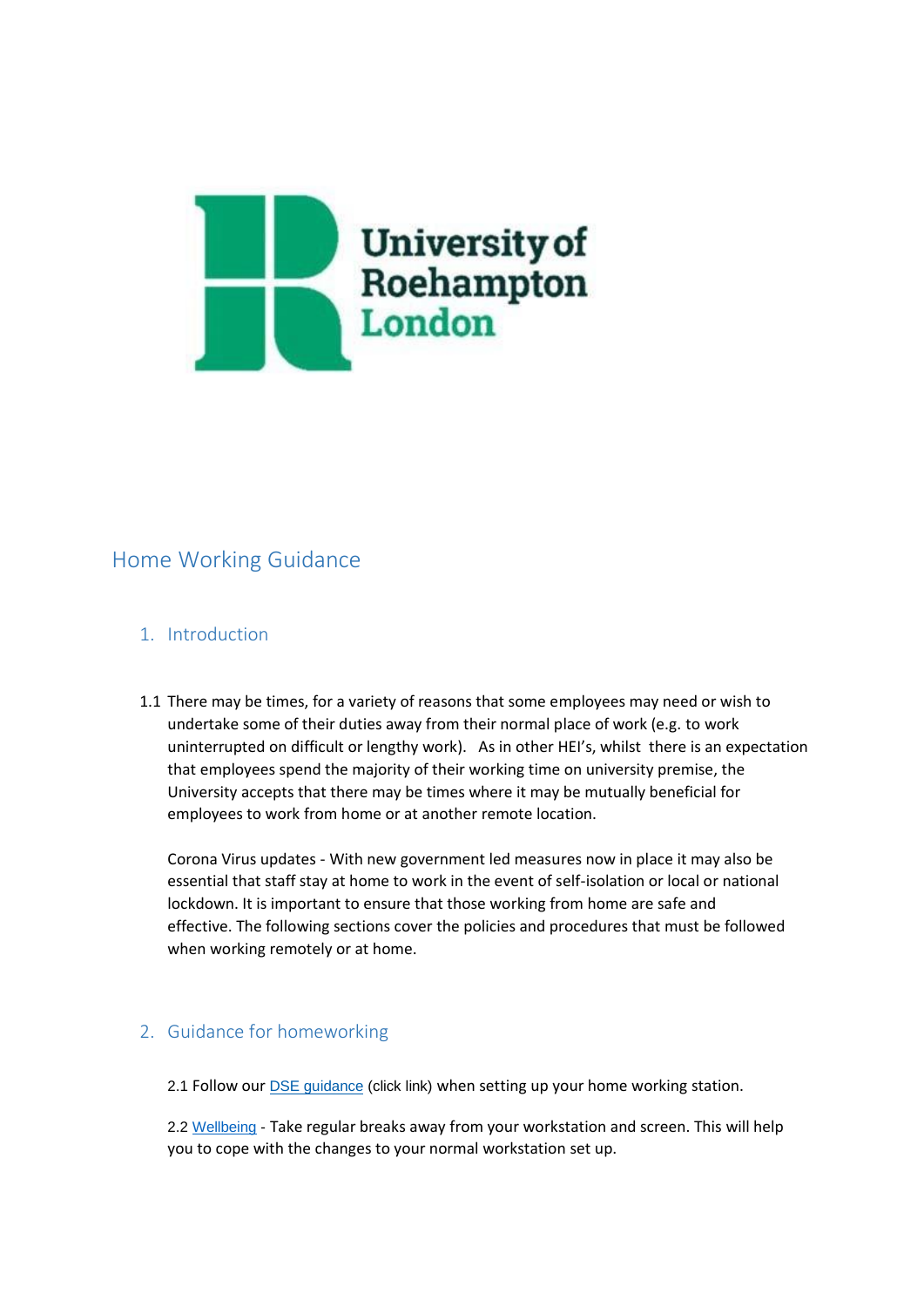2.3 Communication - Keep regular contact with your line manager and team to keep them informed you are safe and well. The University provides various mediums for online communication including Zoom, Skype for Business, phone & email.

#### 3. Homeworking eLearning

A mandatory eLearning on Home Working was assigned to all Staff that are or are planning on working from home. This can be accessed from the  $HR - eL$ earning [Portal](https://portal.roehampton.ac.uk/information/humanresources/Pages/elearning.aspx)

# 4. Managing your work

Quality and quantity of work and time taken to complete it should be consistent whether working at home or at the University. Staff working from home should be working in alignment with their personal and team objectives, which have been agreed with their manager.

Regular catch ups and review of work will continue to take place with all staff, irrespective of their place of work.

A member of staff who is working from home should consider their own effectiveness at home and how they will manage potential sources of interruption.

## 5. Roles and responsibilities of line managers and supervisors

5.1 Ensure there is adequate contact and communication with home workers. 5,2 ensure DSE assessments are carried out and mandatory e-learning courses are completed.

## 6. Availability and contact

During the normal working day, staff working from home must be as contactable as they would be when in the workplace. Therefore, the member of staff working from home and their manager must ensure access to effective and continuous communication channels, to ensure that personal interactions between team members can continue and that staff working from home can contribute effectively at work.

Normal working practices still apply when working from home:

- Staff working from home must be available on email during their working hours
- Staff must always make it clear to colleagues where they are working (for example, by stating this in Google calendar) and how best to contact them (via email and specific phone number).
- Meetings may take place using appropriate technologies to facilitate the participation of staff working from home, for example the use of [MS Teams](https://www.york.ac.uk/it-services/services/hangouts/) or Zoom.
- If staff regularly use a shared mailbox, they should be equally available via email when working at home and respond to queries in as timely a manner as if they were based in the workplace
- If you are unwell and unable to work, you must follow your normal departmental sickness reporting procedure.